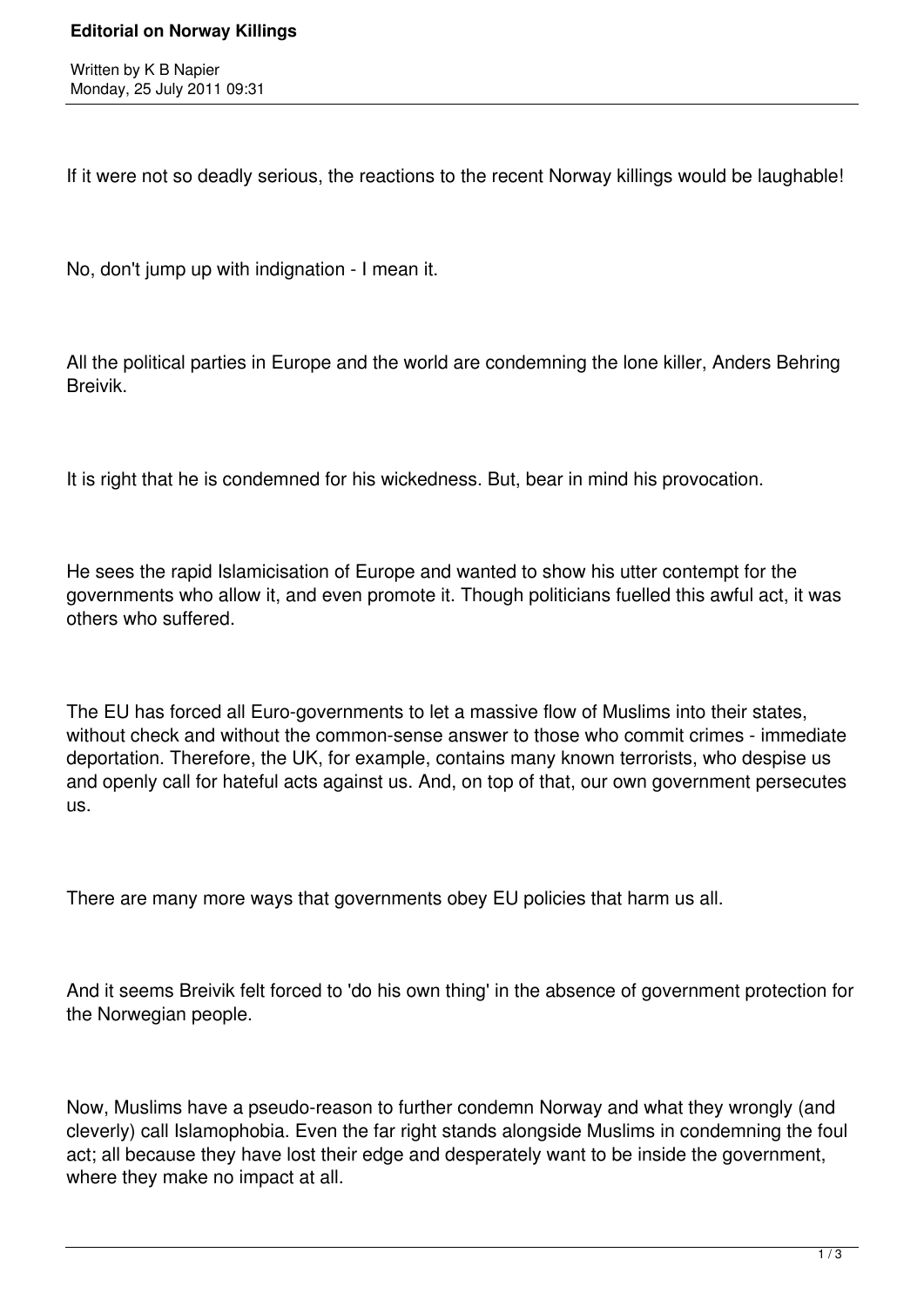Written by K B Napier Monday, 25 July 2011 09:31

So, on the one hand they will stand united to condemn the killer, whilst using it as a platform to demand fresh initiatives to stop the mad policies that led to the killings in the first place. Even people like Cameron provoke this kind of extreme reaction, by saying we must have a 'muscular' response to ridiculous EU demands on immigration, etc. But, as always, his calls are without teeth. He knows he is just sabre-rattling, pretending to do something while doing nothing at all. He is an obedient lackey, against the people.

Then along came another charge - that the killer was a 'fundamentalist Christian'. Suddenly, that makes all of us suspects! Many in the old IRA were 'Christians' in the loosest sense possible. Yet, after organising murders and not being punished for them, certain IRA folks are now members of parliament.

In the USA a known associate of extremists and terrorists is now occupying the Oval Office! He attended a known extremist racist church, and shows immense scorn for his own country.

Yet no-one points to his 'fundamental Christianity'!

Fundamental Christianity covers everything from true belief to extremism. It is a meaningless title. But, it suits those who hate Christians, and they will use the title widely if it helps their hatred to flourish.

No true Christian will resort to premeditated murder. The man can call himself 'Christian' if he wishes, but it does not mean he is one, any more than the pope is a Christian!

So yes, we condemn this awful example of mass murder. We cannot, as Christians, in any way support violent reactions to evil policies. However, I would point out that the seed-bed for the massacres was planted not by the killer's supposed religion, but by the wicked politicians who are continuing to disregard warnings and pleas from all concerned. They promote and adopt all EU demands whilst not listening to the truth and to what many observers know is coming - more violence.